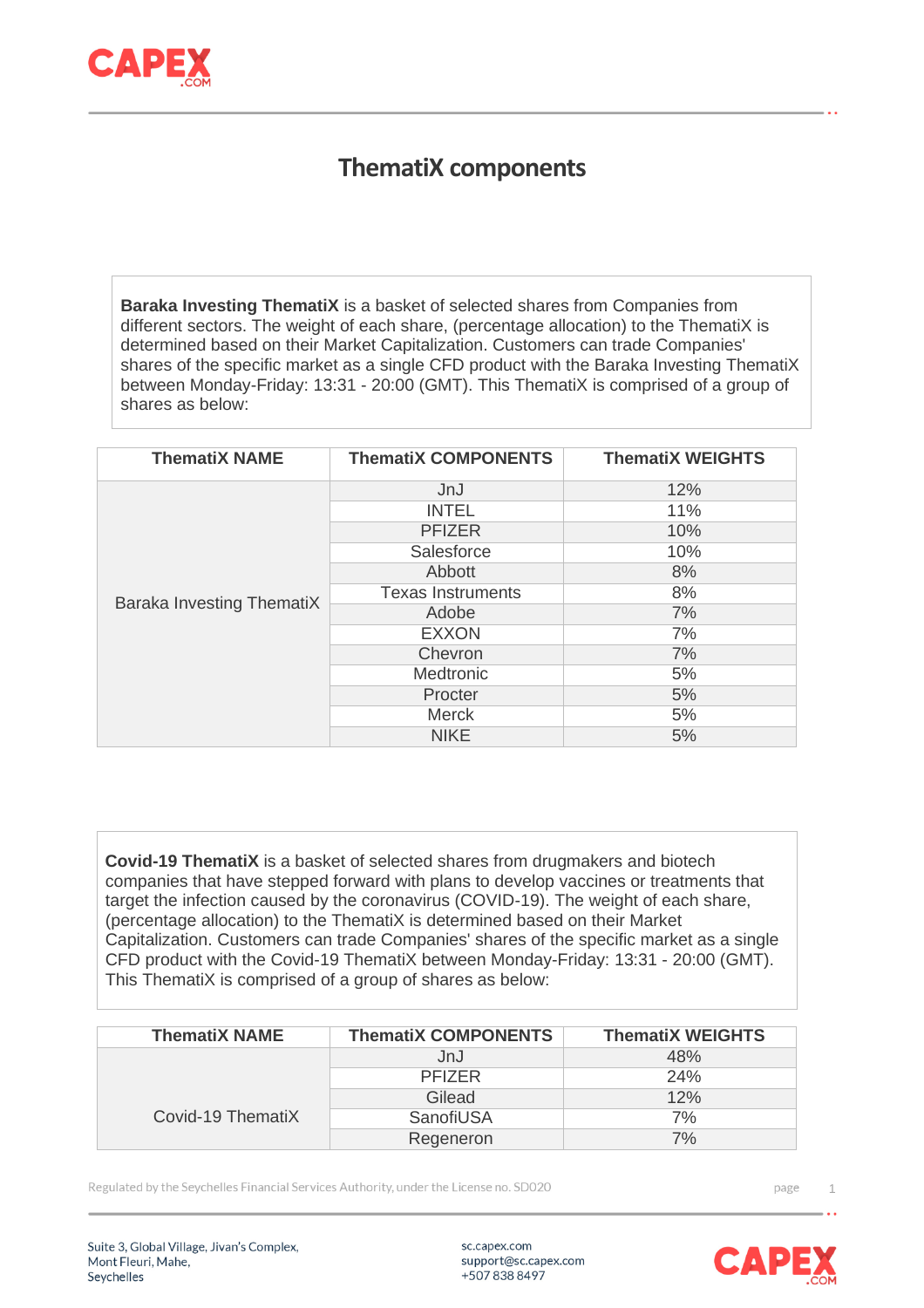

| Moderna<br>____             |  |
|-----------------------------|--|
| hnology.<br>_______________ |  |

**Crypto Stocks ThematiX** is a basket of selected shares from Companies that that operates in the financial sector and allow the use of Crypto Currencies. The weight of each share, (percentage allocation) to the ThematiX is determined based on their Market Capitalization. Customers can trade technology shares as a single CFD product with the Crypto Stocks ThematiX between Monday-Friday: 13:31-20:00 (GMT). This ThematiX is comprised of a group of shares as below:

| <b>ThematiX NAME</b>   | <b>ThematiX COMPONENTS</b> | <b>ThematiX WEIGHTS</b> |
|------------------------|----------------------------|-------------------------|
|                        | Visa                       | 33%                     |
|                        | Mastercard                 | 23%                     |
| Crypto Stocks ThematiX | <b>Nvidia</b>              | 23%                     |
|                        | IBM                        | 8%                      |
|                        | Square                     | 6%                      |
|                        | <b>CME</b>                 | 5%                      |
|                        | DocuSign                   | 2%                      |

**E-Commerce ThematiX** is a basket of selected shares, from the Electronic Commerce sector. The weight of each share, (percentage allocation) to the ThematiX is determined based on their Market Capitalization. Customers can trade e-commerce Companies' shares as a single CFD product with the E-Commerce ThematiX between Monday-Friday: 13:31-20:00 (GMT). This ThematiX is comprised of a group of shares as below:

| <b>ThematiX NAME</b> | <b>ThematiX COMPONENTS</b> | <b>ThematiX WEIGHTS</b> |
|----------------------|----------------------------|-------------------------|
| E-Commerce ThematiX  | <b>ALIBABA</b>             | 41%                     |
|                      | AMZN                       | 43%                     |
|                      | <b>BestBuy</b>             | 2%                      |
|                      | EBAY                       | 4%                      |
|                      | Etsy                       | 10%                     |

Regulated by the Seychelles Financial Services Authority, under the License no. SD020

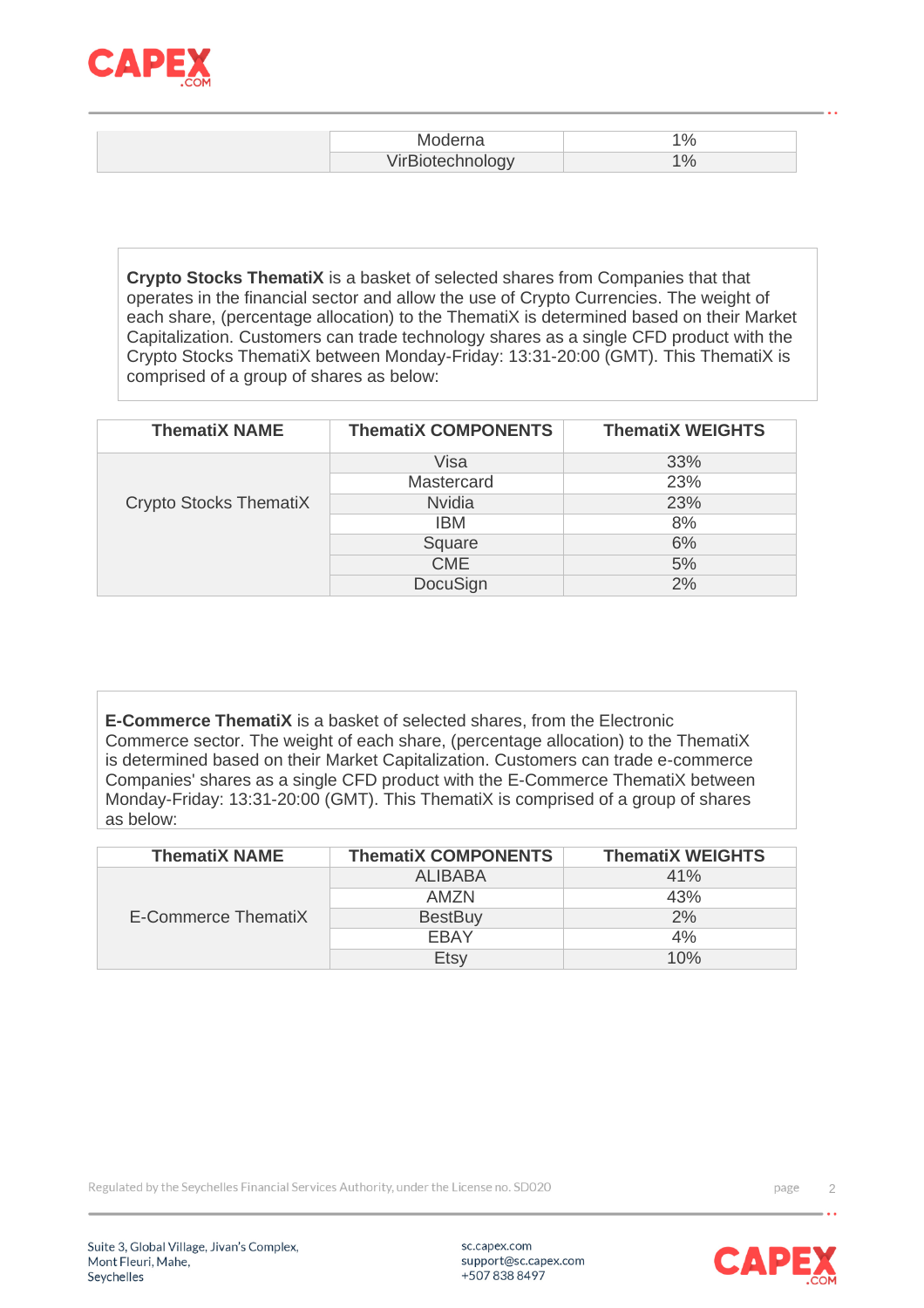

**Einhorn ThematiX** is a basket of selected shares that might be included in David Einhorn's portfolio. The weight of each share, (percentage allocation) to the ThematiX is determined based on their Market Capitalization. Customers can trade these Companies' shares as a single CFD product with the Einhorn ThematiX between Monday-Friday: 13:31-20:00 (GMT). This ThematiX is comprised of a group of shares as below:

| <b>ThematiX NAME</b> | <b>ThematiX COMPONENTS</b> | <b>ThematiX WEIGHTS</b> |
|----------------------|----------------------------|-------------------------|
|                      | <b>GreenBrick</b>          | 39%                     |
|                      | <b>BrighthouseFin</b>      | 16%                     |
|                      | AtlasAir                   | 9%                      |
|                      | <b>Chemours</b>            | 6%                      |
|                      | <b>TECK</b>                | 4%                      |
|                      | Residero                   | 4%                      |
|                      | AerCap                     | 4%                      |
| Einhorn ThematiX     | <b>TWITTER</b>             | 3%                      |
|                      | ConsolEnergy               | 3%                      |
|                      | Echostar                   | 2%                      |
|                      | <b>JackBox</b>             | 2%                      |
|                      | <b>CNXResources</b>        | 2%                      |
|                      | <b>SYNNEX</b>              | 2%                      |
|                      | <b>GLD</b>                 | 2%                      |
|                      | GoPro                      | $1\%$                   |
|                      | MichaelKors                | 1%                      |

**Guru-Buffet ThematiX** is a basket of selected shares that might be included in Warren Buffett's portfolio. The weight of each share, (percentage allocation) to the ThematiX is determined based on their Market Capitalization. Customers can trade these Companies' shares as a single CFD product with the Guru-Buffet ThematiX between Monday-Friday: 13:31-20:00 (GMT). This ThematiX is comprised of a group of shares as below:

| <b>ThematiX NAME</b>        | <b>ThematiX COMPONENTS</b> | <b>ThematiX WEIGHTS</b> |
|-----------------------------|----------------------------|-------------------------|
|                             | <b>APPLE</b>               | 41%                     |
|                             | <b>BANKOFAM</b>            | 15%                     |
|                             | AMEX                       | 8%                      |
|                             | <b>COCACOLA</b>            | 8%                      |
|                             | KraftHeinz                 | 5%                      |
|                             | Verizon                    | 5%                      |
| <b>Guru-Buffet ThematiX</b> | Moodys                     | 4%                      |
|                             | <b>USBancorp</b>           | 4%                      |
|                             | <b>DaVita</b>              | 3%                      |
|                             | <b>GM</b>                  | 3%                      |
|                             | <b>BNYMellon</b>           | 2%                      |
|                             | <b>CharterComm</b>         | 2%                      |

Regulated by the Seychelles Financial Services Authority, under the License no. SD020

page 3

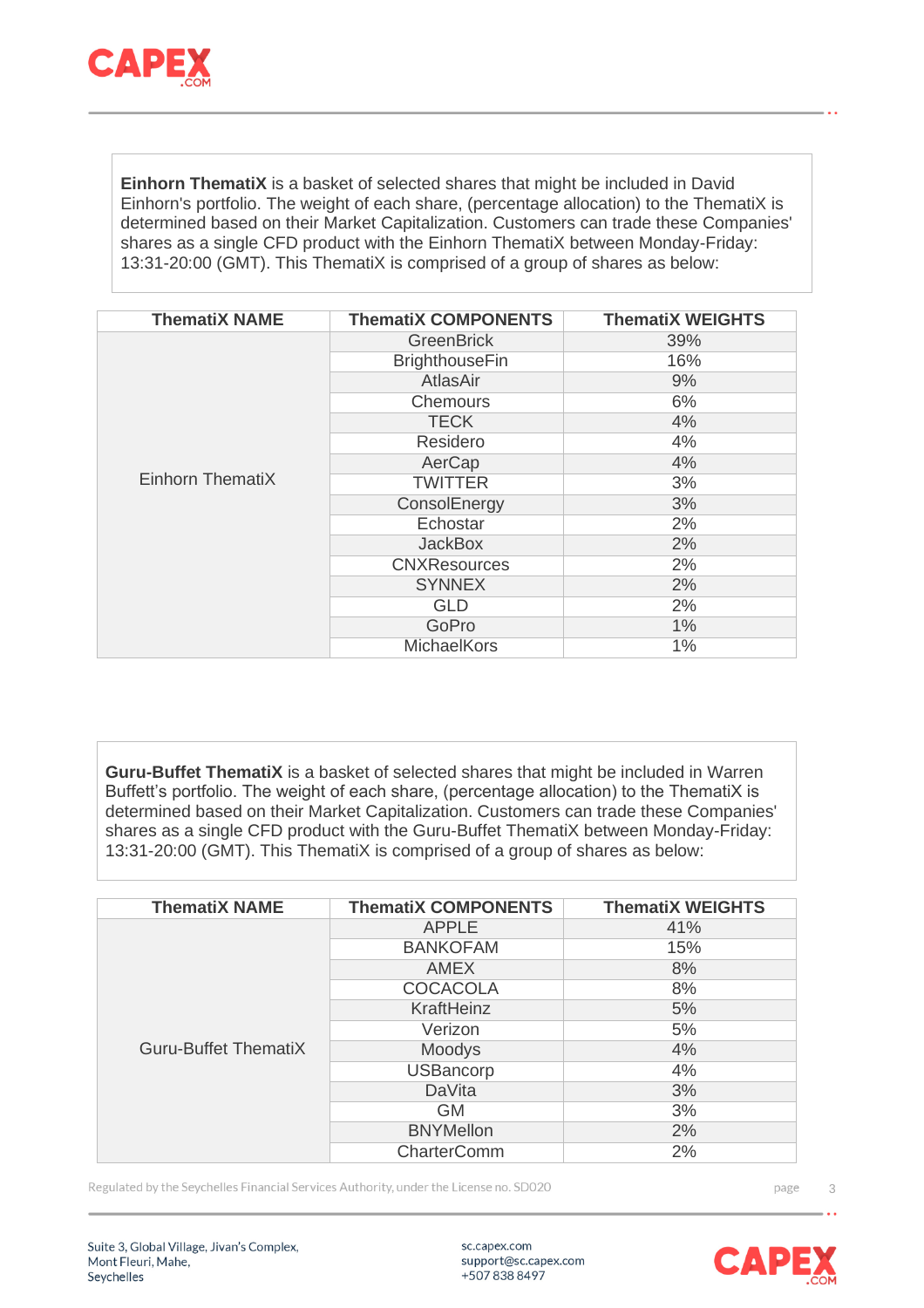

**Oil and Petroleum ThematiX** is a basket of selected shares from large NYSE-listed Oil Companies. The weight of each share, (percentage allocation) to the ThematiX is determined based on their Market Capitalization. Customers can trade these Companies' shares as a single CFD product with the Oil and Petroleum ThematiX between Monday-Friday: 13:31 - 20:00 (GMT). This ThematiX is comprised of a group of shares as below:

| <b>ThematiX NAME</b>       | <b>ThematiX COMPONENTS</b>  | <b>ThematiX WEIGHTS</b> |
|----------------------------|-----------------------------|-------------------------|
|                            | Chevron                     | 20%                     |
|                            | Exxon                       | 26%                     |
|                            | <b>BritishPetroleumNYSE</b> | 12%                     |
|                            | Sinopec                     | 1%                      |
|                            | Occidental                  | 3%                      |
| Oil and Petroleum ThematiX | ValeroEnergy                | 4%                      |
|                            | <b>MarathonOil</b>          | $1\%$                   |
|                            | Schlumberger                | 5%                      |
|                            | HollyFront                  | 1%                      |
|                            | <b>ConocoPhill</b>          | 6%                      |
|                            | PetroChina                  | 8%                      |
|                            | <b>TotalNYSE</b>            | 13%                     |

**Social Media ThematiX** is a basket of selected shares, from the Social Media sector. The weight of each share, (percentage allocation) to the ThematiX is determined based on their Market Capitalization. Customers can trade social media shares as a single CFD product with the social media ThematiX between Monday-Friday: 13:31-20:00 (GMT). This ThematiX is comprised of a group of shares as below:

| <b>ThematiX NAME</b>  | <b>ThematiX COMPONENTS</b> | <b>ThematiX WEIGHTS</b> |
|-----------------------|----------------------------|-------------------------|
|                       | <b>FACEBOOK</b>            | 45%                     |
| Social Media ThematiX | Snap                       | 5%                      |
|                       | <b>TWITTER</b>             | 10%                     |
|                       | <b>WEIBO</b>               | 30%                     |
|                       | Yelp                       | 10%                     |

Regulated by the Seychelles Financial Services Authority, under the License no. SD020

Suite 3, Global Village, Jivan's Complex, Mont Fleuri, Mahe, Seychelles

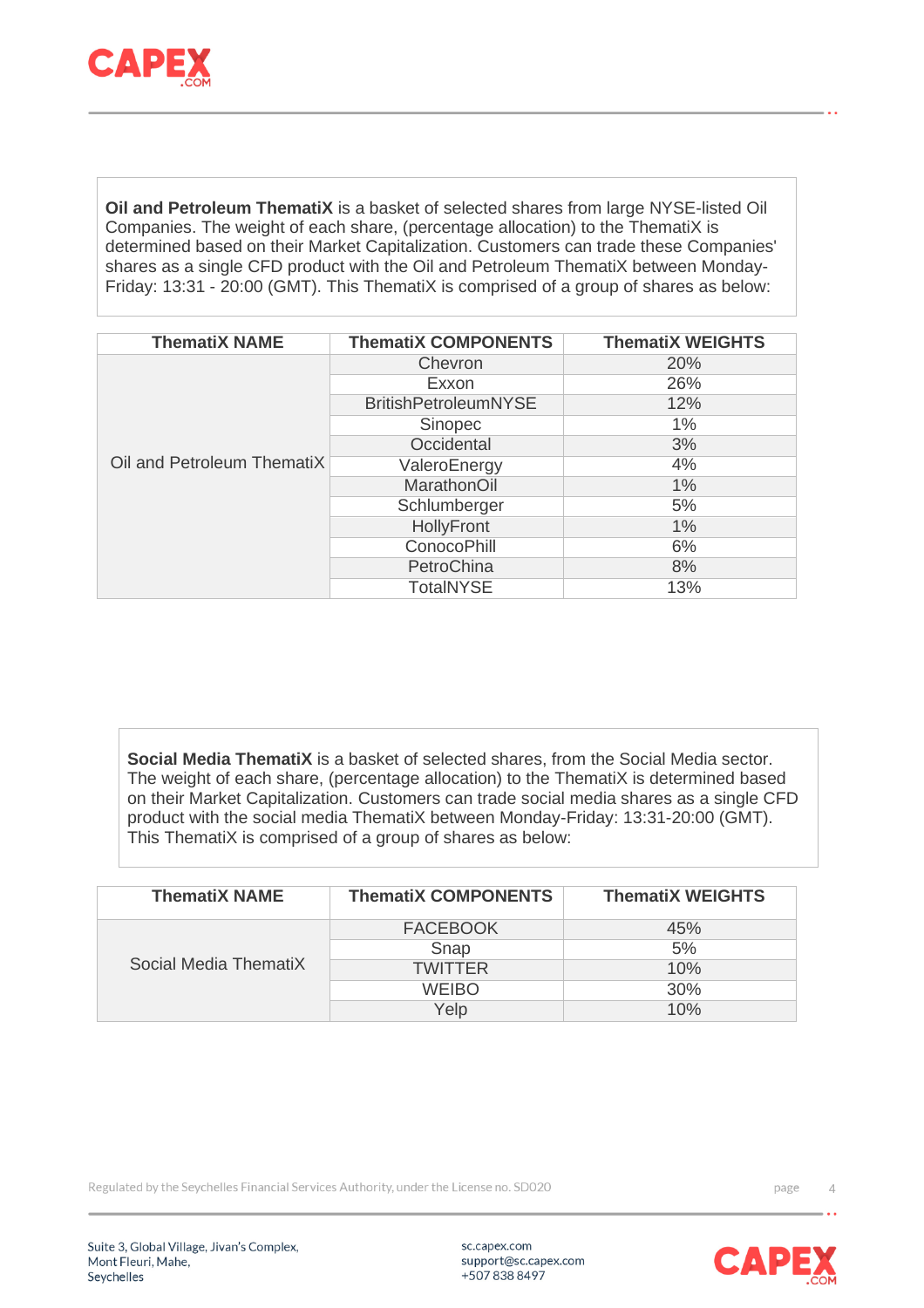

**US Technology ThematiX** is a basket of selected shares, from the Technology sector. The weight of each share, (percentage allocation) to the ThematiX is determined based on their Market Capitalization. Customers can trade technology shares as a single CFD product with the US Technology ThematiX between Monday-Friday: 13:31-20:00 (GMT). This ThematiX is comprised of a group of shares as below:

| <b>ThematiX NAME</b>   | <b>ThematiX COMPONENTS</b> | <b>ThematiX WEIGHTS</b> |
|------------------------|----------------------------|-------------------------|
| US Technology ThematiX | <b>APPLE</b>               | 35%                     |
|                        | <b>GOOGLE</b>              | 28%                     |
|                        | IBM.                       | 6%                      |
|                        | <b>INTEL</b>               | 7%                      |
|                        | <b>MICROSOFT</b>           | 24%                     |

**Trillion Club ThematiX** is a basket of selected shares from leading companies in the market cap above 1 Trillion market cap. The weight of each share, (percentage allocation) to the ThematiX is determined based on their Market Capitalization. Customers can trade these Companies' shares as a single CFD product with the Trillion Club ThematiX between Monday-Friday: 13:31 - 20:00 (GMT). This ThematiX is comprised of a group of shares as below:

| <b>ThematiX NAME</b>          | <b>ThematiX COMPONENTS</b> | <b>ThematiX WEIGHTS</b> |
|-------------------------------|----------------------------|-------------------------|
| <b>Trillion Club ThematiX</b> | <b>MICROSOFT</b>           | 23%                     |
|                               | <b>GOOGLE</b>              | 19%                     |
|                               | <b>APPLE</b>               | 24%                     |
|                               | AMZN                       | 17%                     |
|                               | <b>FACEBOOK</b>            | 11%                     |
|                               | TFSI A                     | 6%                      |

Regulated by the Seychelles Financial Services Authority, under the License no. SD020

Suite 3, Global Village, Jivan's Complex, Mont Fleuri, Mahe, Seychelles

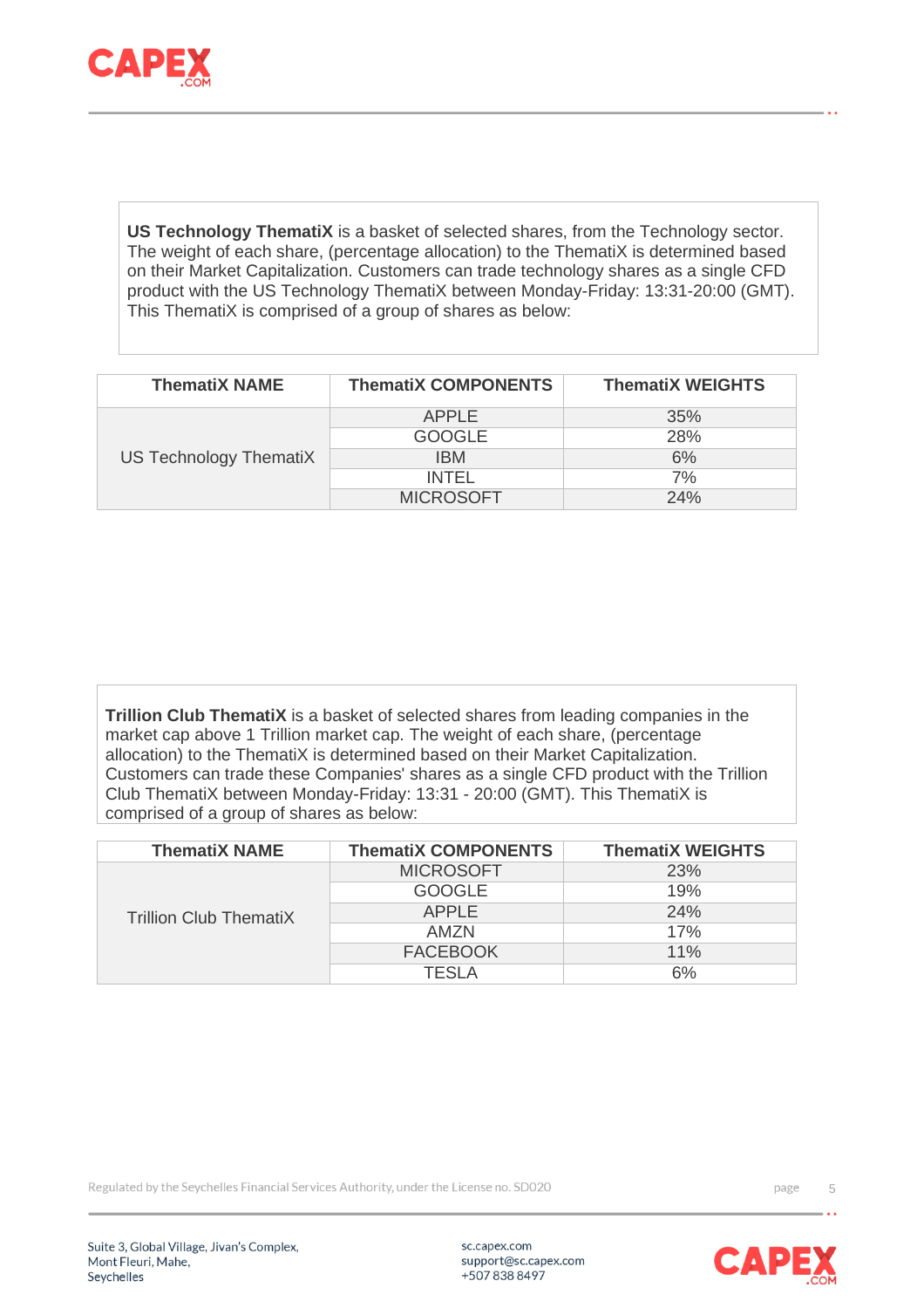

**Gold Rush ThematiX** is a basket of selected shares from Companies that engages in the acquisition, exploration, and development of gold in different countries around the world. The weight of each share, (percentage allocation) to the ThematiX is determined based on their Market Capitalization. Customers can trade these Companies' shares as a single CFD product with the Gold Rush ThematiX between Monday-Friday: 13:31 - 20:00 (GMT). This ThematiX is comprised of a group of shares as below:

| <b>ThematiX NAME</b>      | <b>ThematiX COMPONENTS</b> | <b>ThematiX WEIGHTS</b> |
|---------------------------|----------------------------|-------------------------|
| <b>Gold Rush ThematiX</b> | KinrossGold                | 7%                      |
|                           | FrancoNevada               | 18%                     |
|                           | KirklandLG                 | 10%                     |
|                           | <b>SilverWheat</b>         | 12%                     |
|                           | Agnico                     | 10%                     |
|                           | <b>BarrickGold</b>         | 23%                     |
|                           | <b>Newmont</b>             | 20%                     |

**EV Revolution ThematiX** is a basket of selected shares from technology Companies that engages designs, engineers, develops, manufactures, and sells smart electric sport utility vehicles (SUVs). The weight of each share, (percentage allocation) to the ThematiX is determined based on their Market Capitalization. Customers can trade these Companies' shares as a single CFD product with the EV Revolution ThematiX between Monday-Friday: 13:31 - 20:00 (GMT). This ThematiX is comprised of a group of shares as below:

| <b>ThematiX NAME</b>          | <b>ThematiX COMPONENTS</b> | <b>ThematiX WEIGHTS</b> |
|-------------------------------|----------------------------|-------------------------|
| <b>EV Revolution ThematiX</b> | LiAuto                     | 9%                      |
|                               | ChurchillCap               | 12%                     |
|                               | <b>XPENG</b>               | 10%                     |
|                               | <b>Nio</b>                 | 18%                     |
|                               | MagnaInter                 | 8%                      |
|                               | Ford                       | 18%                     |
|                               | <b>GM</b>                  | 25%                     |

Regulated by the Seychelles Financial Services Authority, under the License no. SD020

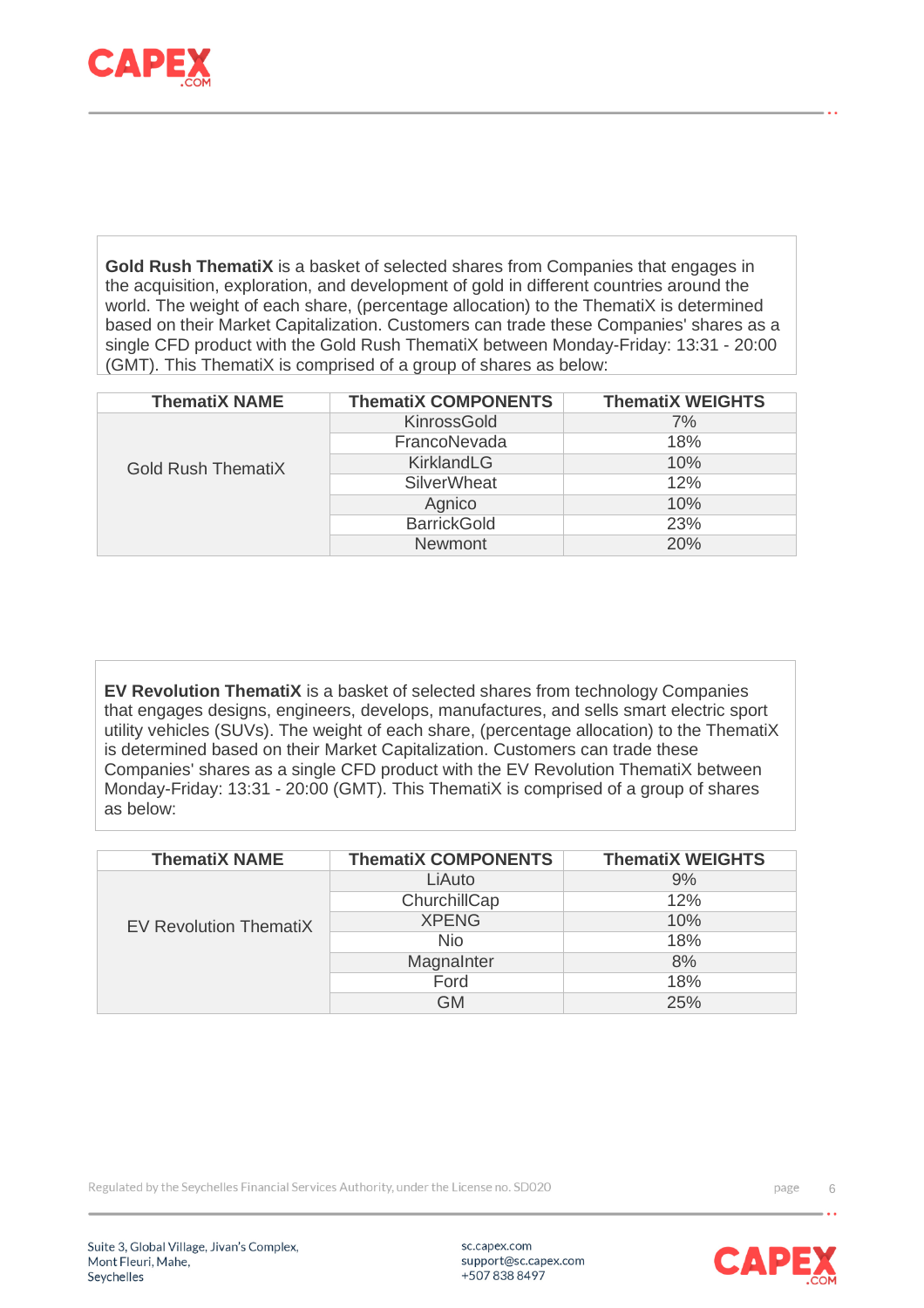

**Green Power ThematiX** is a basket of selected shares from technology Companies that provides photovoltaic (PV) solar energy solutions, designs, manufactures, and sells cadmium telluride solar modules that convert sunlight into electricity to integrators and operators of PV solar power systems. The weight of each share, (percentage allocation) to the ThematiX is determined based on their Market Capitalization. Customers can trade these Companies' shares as a single CFD product with the Renewable energy ThematiX between Monday-Friday: 13:31 - 20:00 (GMT). This ThematiX is comprised of a group of shares as below:

| <b>ThematiX NAME</b>        | <b>ThematiX COMPONENTS</b> | <b>ThematiX WEIGHTS</b> |
|-----------------------------|----------------------------|-------------------------|
| <b>Green Power ThematiX</b> | <b>SunPower</b>            | 7%                      |
|                             | <b>Brookfield</b>          | 23%                     |
|                             | <b>FSOLAR</b>              | 17%                     |
|                             | RenewableEnergy            | 5%                      |
|                             | PlugPower                  | 38%                     |
|                             | Jinkosolar                 | 4%                      |
|                             | Clearway                   | 6%                      |

**Streaming Giants ThematiX** is a basket of selected shares from Companies that provides entertainment services offering TV series, documentaries, music and feature films across various genres and languages. The weight of each share, (percentage allocation) to the ThematiX is determined based on their Market Capitalization. Customers can trade these Companies' shares as a single CFD product with the Streaming Giants ThematiX between Monday-Friday: 13:31 - 20:00 (GMT). This ThematiX is comprised of a group of shares as below:

| <b>ThematiX NAME</b>             | <b>ThematiX COMPONENTS</b> | <b>ThematiX WEIGHTS</b> |
|----------------------------------|----------------------------|-------------------------|
| <b>Streaming Giants ThematiX</b> | <b>DISNEY</b>              | 30%                     |
|                                  | <b>NETFLIX</b>             | <b>27%</b>              |
|                                  | Spotify                    | 4%                      |
|                                  | ElectronArts               | 4%                      |
|                                  | <b>Roblox</b>              | 4%                      |
|                                  | Activision                 | 6%                      |
|                                  | Comcast                    | 25%                     |

Regulated by the Seychelles Financial Services Authority, under the License no. SD020



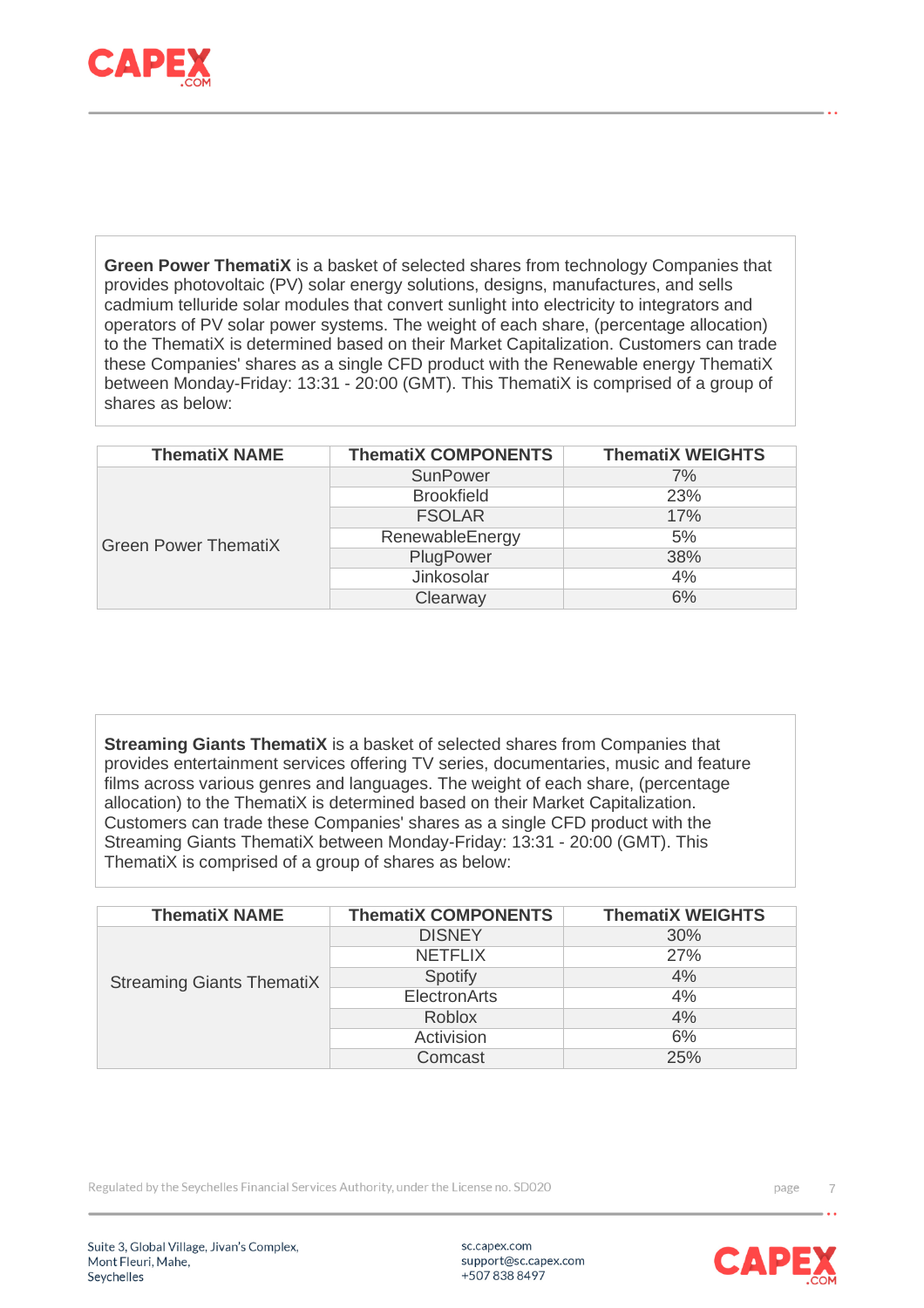

**Bancos espanoles ThematiX** is a basket of selected shares from Companies that provides various banking products and services to individuals and corporate customers, and small- and medium-sized enterprises in Spain. The weight of each share, (percentage allocation) to the ThematiX is determined based on their Market Capitalization. Customers can trade these Companies' shares as a single CFD product with the Bancos espanoles ThematiX between Monday-Friday: 08:05 - 16:25 (GMT). This

| <b>ThematiX NAME</b>      | <b>ThematiX COMPONENTS</b> | <b>ThematiX WEIGHTS</b> |
|---------------------------|----------------------------|-------------------------|
| Bancos espanoles ThematiX | <b>Bankinter</b>           | 4%                      |
|                           | <b>B</b> bva               | 31%                     |
|                           | Caixabank                  | 17%                     |
|                           | Sabadell                   | 3%                      |
|                           | Santander                  | 45%                     |

**Travel ThematiX** is a basket of selected shares from Companies that provides hospitality company, owns, leases, manages, develops, and franchises hotels and resorts. The weight of each share, (percentage allocation) to the ThematiX is determined based on their Market Capitalization. Customers can trade these Companies' shares as a single CFD product with the Travel ThematiX between Monday-Friday: 13:31 - 20:00 (GMT). This ThematiX is comprised of a group of shares as below:

| <b>ThematiX NAME</b>   | <b>ThematiX COMPONENTS</b> | <b>ThematiX WEIGHTS</b> |
|------------------------|----------------------------|-------------------------|
|                        | <b>MARRIOTT</b>            | 28%                     |
|                        | <b>HILTON</b>              | 21%                     |
| <b>Travel ThematiX</b> | <b>LVSands</b>             | 16%                     |
|                        | <b>MGM</b>                 | 12%                     |
|                        | <b>HostHotels</b>          | 7%                      |
|                        | WynnResorts                | 5%                      |
|                        | <b>Hyatt</b>               | 5%                      |
|                        | GamingLeis                 | 6%                      |

Regulated by the Seychelles Financial Services Authority, under the License no. SD020

Suite 3, Global Village, Jivan's Complex, Mont Fleuri, Mahe, Seychelles

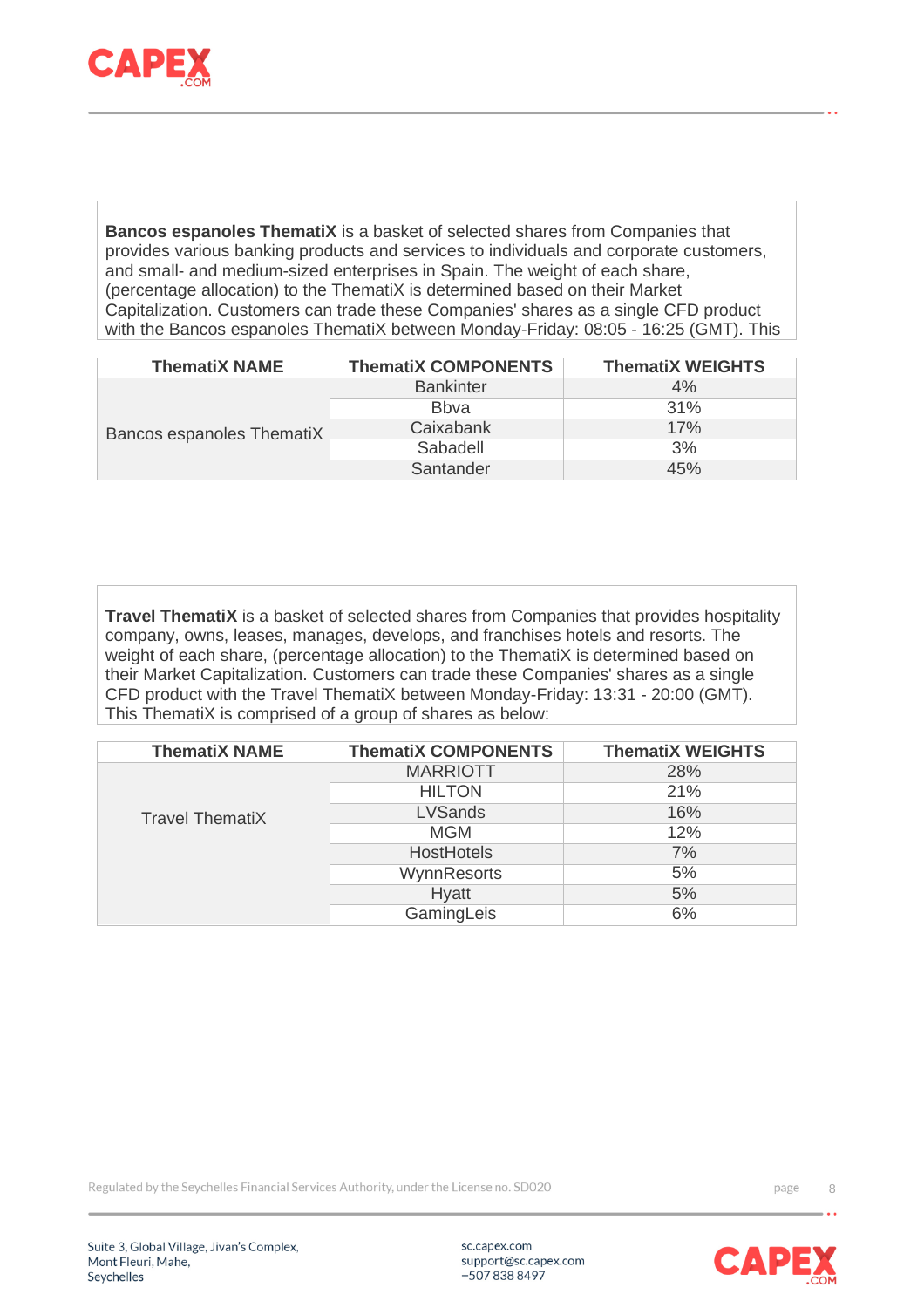

**Blockchain Future ThematiX** is a basket of selected shares from technology Companies that create tools that enables sellers to accept card payments and provides reporting and analytics, and next-day settlement. They provide hardware products, the companies facilitate the processing of payment transactions, including authorization, clearing, and settlement, as well as delivers related products and services. The weight of each share, (percentage allocation) to the ThematiX is determined based on their Market Capitalization. Customers can trade these Companies' shares as a single CFD product with the Blockchain Future ThematiX between Monday-Friday: 13:31 - 20:00 (GMT). This ThematiX is comprised of a group of shares as below:

| <b>ThematiX NAME</b>              | <b>ThematiX COMPONENTS</b> | <b>ThematiX WEIGHTS</b> |
|-----------------------------------|----------------------------|-------------------------|
| <b>Blockchain Future ThematiX</b> | <b>IBM</b>                 | 4%                      |
|                                   | <b>NVIDIA</b>              | 21%                     |
|                                   | <b>CME</b>                 | 3%                      |
|                                   | Square                     | 4%                      |
|                                   | <b>MasterCard</b>          | 11%                     |
|                                   | DocuSign                   | 2%                      |
|                                   | AM7N                       | 55%                     |

**Up in the Cloud ThematiX** is a basket of selected shares from companies that offer services or applications on the cloud. The weight of each share, (percentage allocation) to the ThematiX is determined based on their Market Capitalization. Customers can trade these Companies' shares as a single CFD product with the Up in the Cloud ThematiX between Monday-Friday: 13:31 - 20:00 (GMT). This ThematiX is comprised of a group of shares as below:

| <b>ThematiX NAME</b>     | <b>ThematiX COMPONENTS</b> | <b>ThematiX WEIGHTS</b> |
|--------------------------|----------------------------|-------------------------|
| Up in the Cloud ThematiX | Palantir                   | 6%                      |
|                          | Twilio                     | 7%                      |
|                          | <b>IBM</b>                 | 13%                     |
|                          | Salesforce                 | 35%                     |
|                          | Snowflake                  | 12%                     |
|                          | Datadog                    | 6%                      |
|                          | <b>MICROSOFT</b>           | 7%                      |
|                          | <b>TradeDesk</b>           | 4%                      |
|                          | Zoom                       | 10%                     |

Regulated by the Seychelles Financial Services Authority, under the License no. SD020

Suite 3, Global Village, Jivan's Complex, Mont Fleuri, Mahe, Seychelles

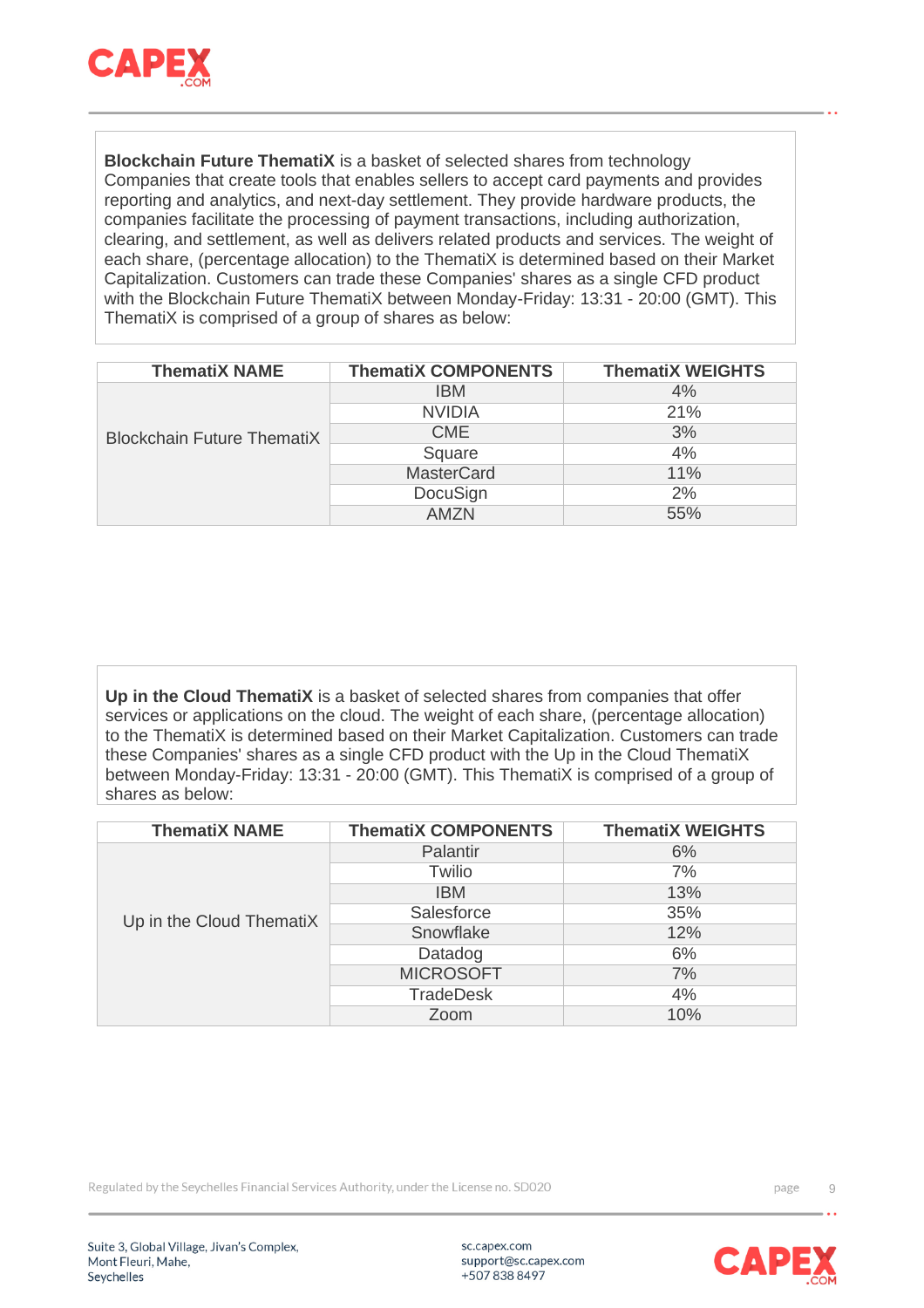

**Binging ThematiX** is a basket of selected shares from companies that provides streaming video services. The weight of each share, (percentage allocation) to the ThematiX is determined based on their Market Capitalization. Customers can trade these Companies' shares as a single CFD product with the Binging ThematiX between Monday-Friday: 13:31 - 20:00 (GMT). This ThematiX is comprised of a group of shares as below:

| <b>ThematiX NAME</b>    | <b>ThematiX COMPONENTS</b> | <b>ThematiX WEIGHTS</b> |
|-------------------------|----------------------------|-------------------------|
| <b>Binging ThematiX</b> | <b>NETFLIX</b>             | 6%                      |
|                         | <b>APPLE</b>               | 47%                     |
|                         | AMZN                       | 33%                     |
|                         | <b>DISNEY</b>              | 6%                      |
|                         | Comcast                    | 5%                      |
|                         | ATnT                       | 3%                      |

**Cannabis ThematiX** is a basket of selected shares from medical cannabis companies. The weight of each share, (percentage allocation) to the ThematiX is determined based on their Market Capitalization. Customers can trade these Companies' shares as a single CFD product with the Cannabis ThematiX between Monday-Friday: 13:31 - 20:00 (GMT). This ThematiX is comprised of a group of shares as below:

| <b>ThematiX NAME</b> | <b>ThematiX COMPONENTS</b> | <b>ThematiX WEIGHTS</b> |
|----------------------|----------------------------|-------------------------|
| Cannabis ThematiX    | Tilray                     | 43%                     |
|                      | Canopy Growth              | 36%                     |
|                      | Cronos                     | 9%                      |
|                      | Cara                       | 6%                      |
|                      | <b>Compass Diversified</b> | 6%                      |

Regulated by the Seychelles Financial Services Authority, under the License no. SD020